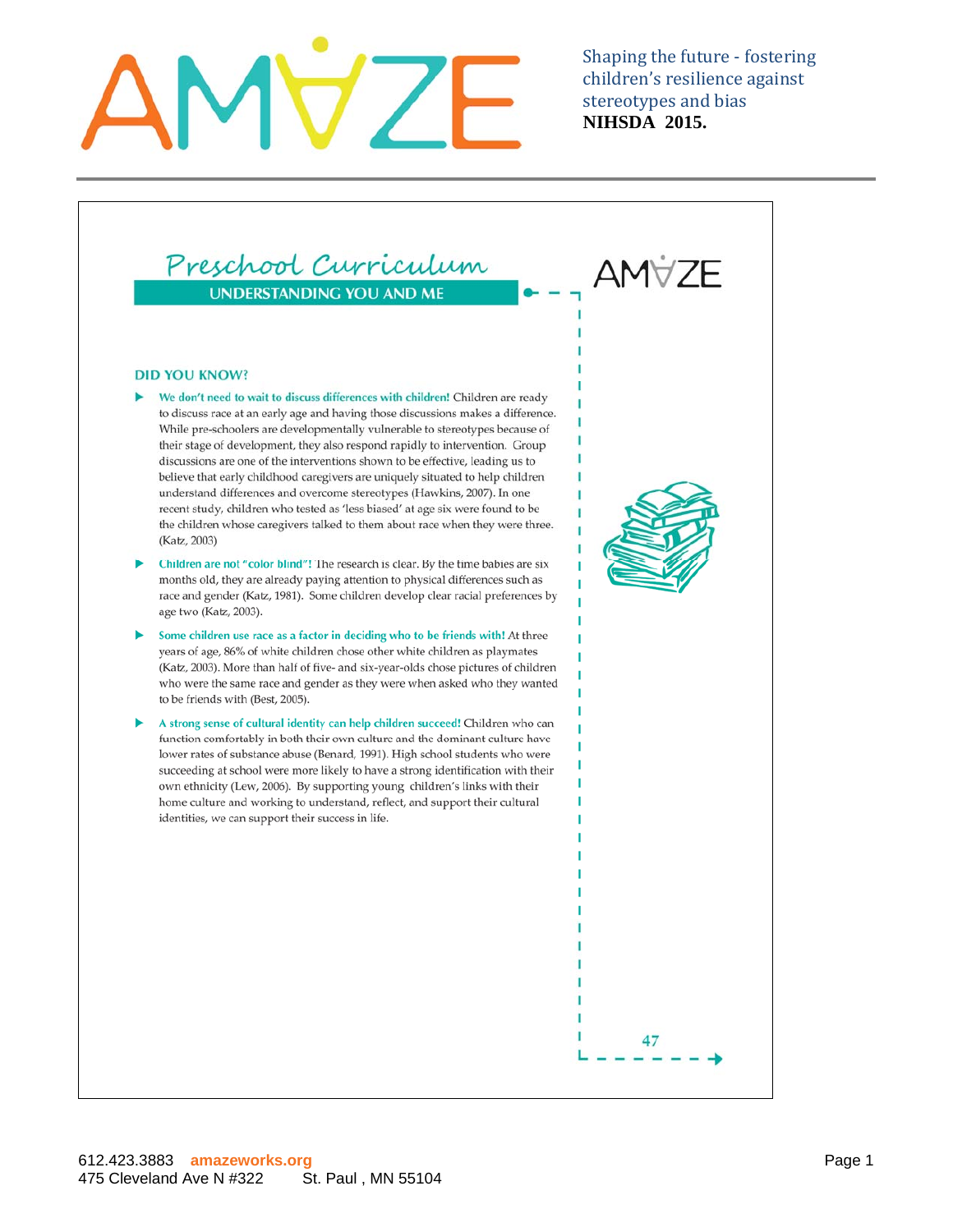

### **Empathy**

We know from both research and experience that babies have empathy—they come "pre-loaded" with it. Babies empathize with those they are closest to–when mom is happy, baby is happy. When big brother laughs, baby gurgles. When one baby cries, other babies cry. As babies and children grow, the empathic skills become more sophisticated and this is where the grown-ups in a child's life come into play. Our job is to reinforce and nurture the empathy children are born with. We can do this in a number of ways.

Early in life, children need to be taught to recognize and name the feelings they have. This helps them recognize other people's feelings. A child must be able to identify for herself what the feeling she has is before she can see it in someone else and understand it's the same or similar to hers. Only then can she respond in an empathetic way.

We also need to notice and reinforce early attempts at empathy. This can be tricky—empathy often presents in ways we would not expect or even wish. It takes a wise teacher/parent/caregiver to see what's *really* going on. Imagine a two‐year‐old who sees another child crying on the playground. He doesn't know *why* the other child is crying, but he feels his fellow toddler's distress in his own body (pre-loaded empathy!) and he is distressed, too. Not knowing what else to do, he wallops the crier to see if that might make them stop. On its surface it doesn't look like empathy, but it is— *developing* empathy. It needs some guidance to be sure, but the empathy is there.

Building empathy skills is a lot like learning to read. First a child comes to understand that print means something. Then she learns letters, then small sight words, and eventually larger words and sentences are decoded…. As a child develops empathy skills, they learn that their own feelings mean something and have names. They learn those names and learn to identify their feelings with those names. Then they begin to recognize feelings they've felt in other people sometimes they misidentify, just like when they're learning to read words, but practice helps with accuracy. Next they learn appropriate actions to take when they notice a certain feeling in another person that they themselves have felt. They learn that walloping the other frustrated child will not help the situation, but offering a helping hand might. As the child continues to develop empathy skills, they learn to look at another person and ask what *that particular person* might need or want.

Adults have the important privilege of helping children learn to channel their empathy in appropriate ways. When our children have solid empathy skills they are better able to read non‐verbal cues, find their way through sometimes complicated relationships, and address issues as they come along. Empathy creates acceptance of self and others—and acceptance without judgment helps all of us navigate the differences and changes we come upon.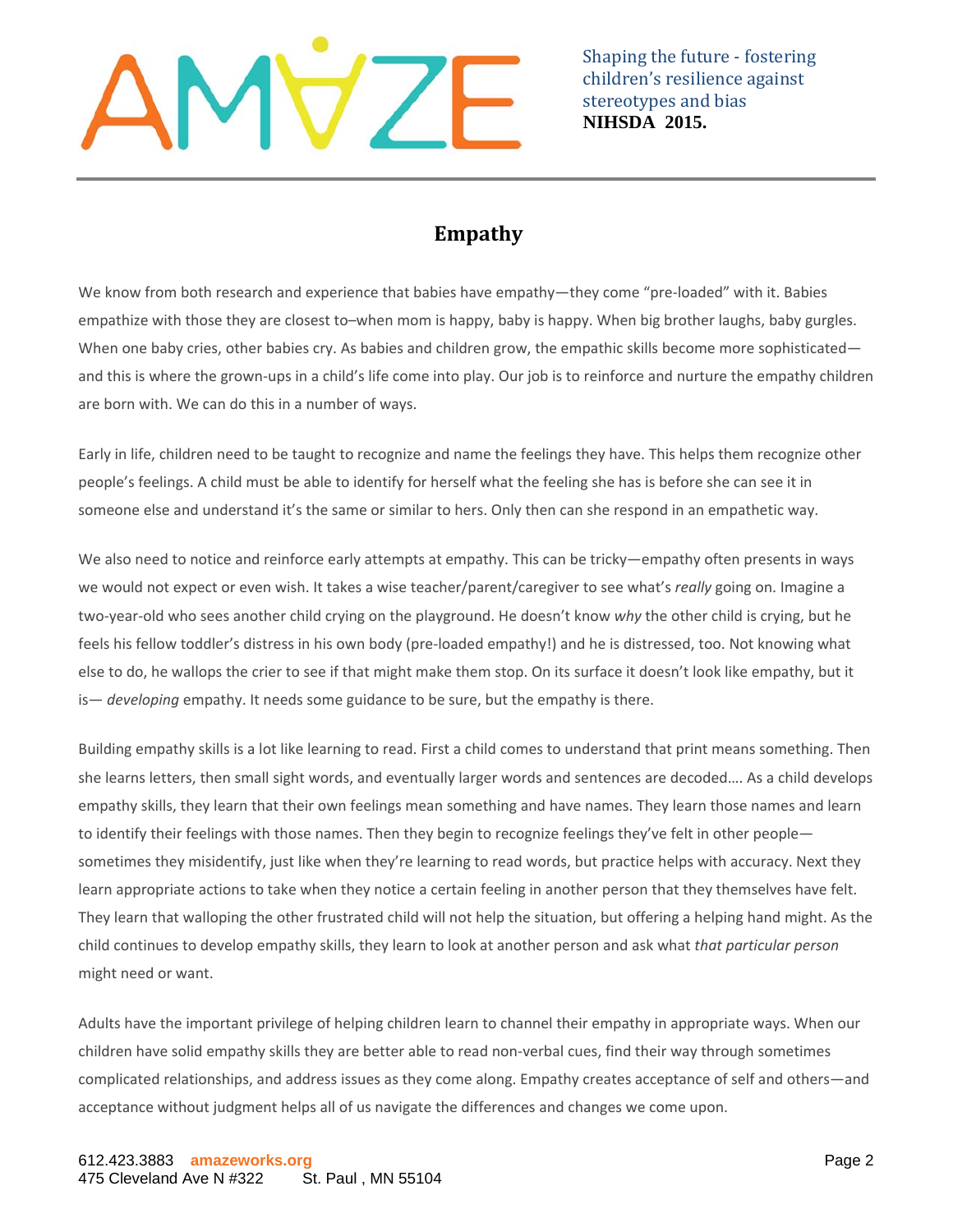